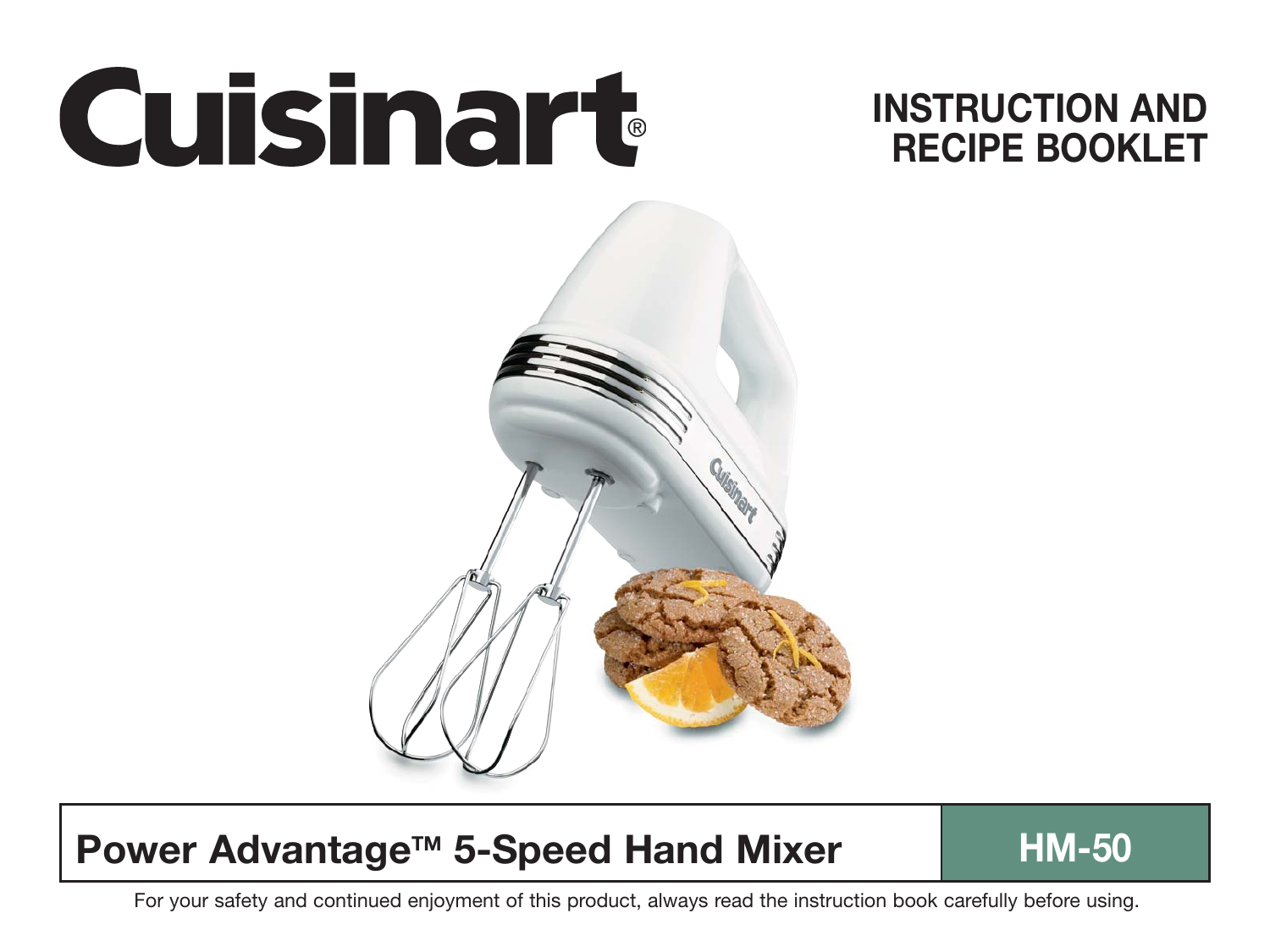# **CONTENTS**

| Important Safeguards. 2                                    |  |
|------------------------------------------------------------|--|
|                                                            |  |
| Features and Benefits  3                                   |  |
| Use and Care $\ldots$ , $\ldots$ , $\ldots$ , $\ldots$ , 4 |  |
| Quick Reference Guide  4                                   |  |
|                                                            |  |
| Warranty 14                                                |  |

# **IMPORTANT SAFEGUARDS**

When using an electrical appliance, basic safety precautions should always be followed including the following:

#### 1. **Read all instructions.**

- 2. To protect against risk of electrical shock, do not put the hand mixer or cord in water or other liquid. If hand mixer or cord falls into liquid, unplug the cord from outlet immediately. Do not reach into the liquid.
- 3. To avoid possible accidental injury, close supervision is necessary when any appliance is used by or near children.
- 4. Unplug from outlet when not in use, before putting on or taking off parts, and before cleaning.
- 5. Avoid contact with moving parts. Keep hands, hair, clothing, as well as spatulas and other utensils away from beaters during operation to reduce

risk of injury to persons, and/or damage to the mixer.

- 6. Remove beaters from the mixer before washing.
- 7. Do not operate any appliance with a damaged cord or plug after the appliance malfunctions, or is dropped or damaged in any manner. Return appliance to the nearest authorized Cuisinart service facility for examination, repair, or mechanical or electrical adiustment.
- 8. The use of attachments not recommended by Cuisinart may cause fire, electrical shock, or risk of injury.
- 9. Do not use outdoors or anywhere the cord or mixer might come into contact with water while in use.
- 10. To avoid possibility of mixer being accidentally pulled off work area, which could result in damage to the mixer or in personal injury, do not let cord hang over edge of table or counter.
- 11. To avoid damage to cord and possible fire or electrocution hazard, do not let cord contact hot surface, including the stove.

# **SAVE THESE INSTRUCTIONS**

# **FOR HOUSEHOLD USE ONLY**

# **NOTICE**

This appliance has a polarized plug (one prong is wider than the other). As a safety feature, this plug will fit into a polarized outlet only one way. If the plug does not fit fully into the outlet, reverse the plug. If it still does not fit, contact a qualified electrician. Do not modify the plug in any way.

# **INTRODUCTION**

Cuisinart puts the perfect mix in the palm of your hand! Your Power Advantage™ 5-Speed Hand Mixer will handle just about any mixing task a recipe calls for – from the lightest whipped toppings to the heaviest cookie dough. You'll love the single slide control and a swivel cord that stays out of your way. Best of all, cleanup is easy. We've put some of our favorite recipes in the back of this book, so enjoy using your new mixer!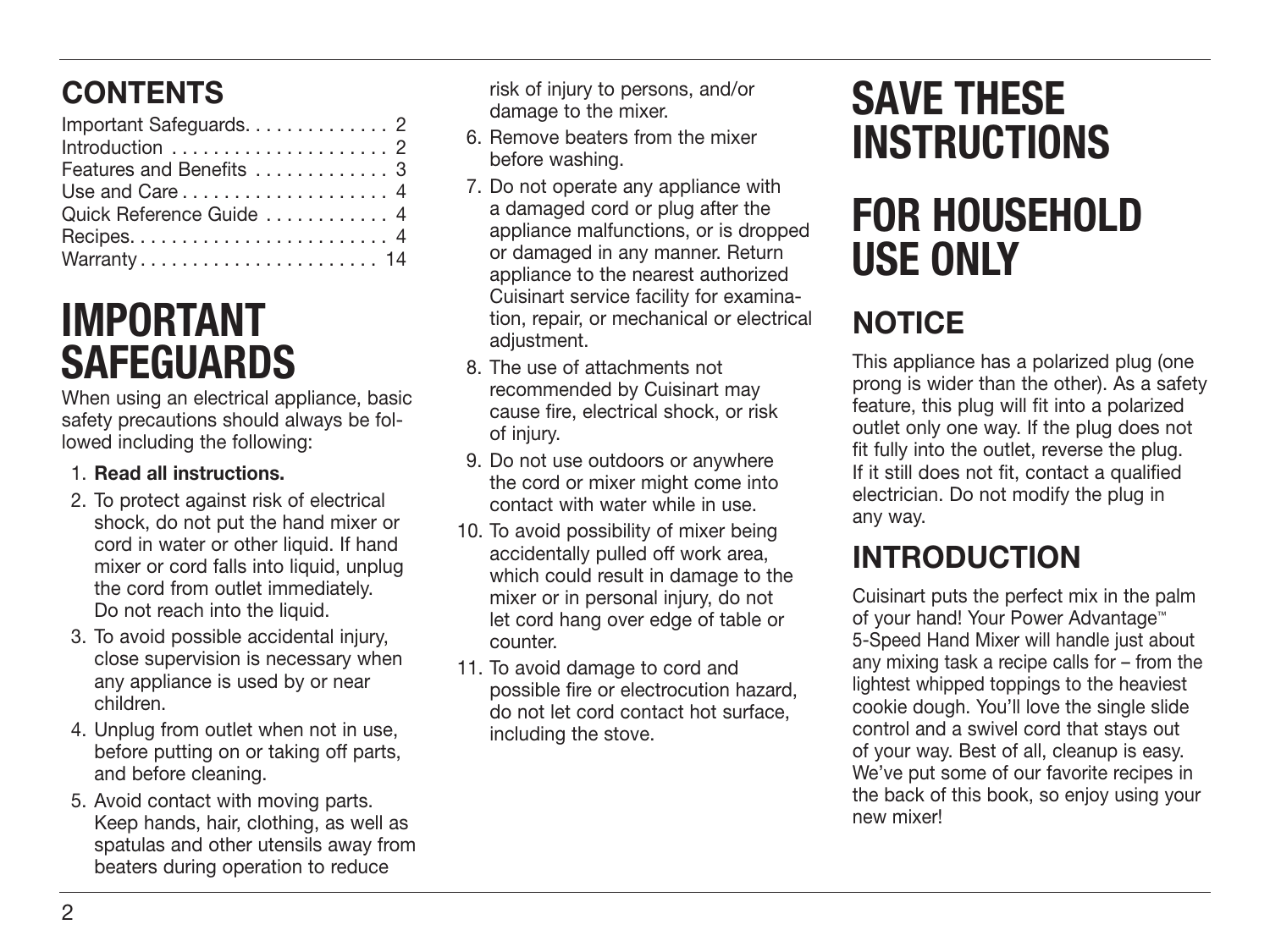### **FEATURES AND BENEFITS**

#### **220 Watts of Power**

Powerful enough to easily cut through a double batch of cookie dough or butter right out of the refrigerator.

#### **Maximum Comfort**

Balanced to do more work for you. The shape of the mixer allows maximum possible power and balance. Stress-free grip provides unparalleled comfort and control, even during extended mixing.

#### **Automatic Feedback**

No need for a power boost. An electronic feedback mechanism automatically feeds in extra power when needed. It assures that the mixer will not bog down, even when mixing heavy loads.

#### **Easy To Clean**

The Power Advantage ™ Hand Mixer has a smooth, sealed base; it wipes clean instantly.

#### **1. Speed Control**

 Provides fingertip control of all speeds.

**2. Exclusive Rotating Swivel Cord**

 Unique swivel cord can be positioned for comfort with right- or left-handed use.

#### **3. Spatula**

**4. Beater Release Lever** Conveniently located for easy ejection of beaters.

#### **5. Extra-Long Beaters**

 Two extra-long, extra-wide beaters for superior, faster aerating, mixing, and whipping. Designed with no center post to prevent ingredients from clogging up beaters. Beaters are easy to clean and dishwasher safe.

#### **6. Heel Rest**

 Allows mixer to rest squarely on countertop.





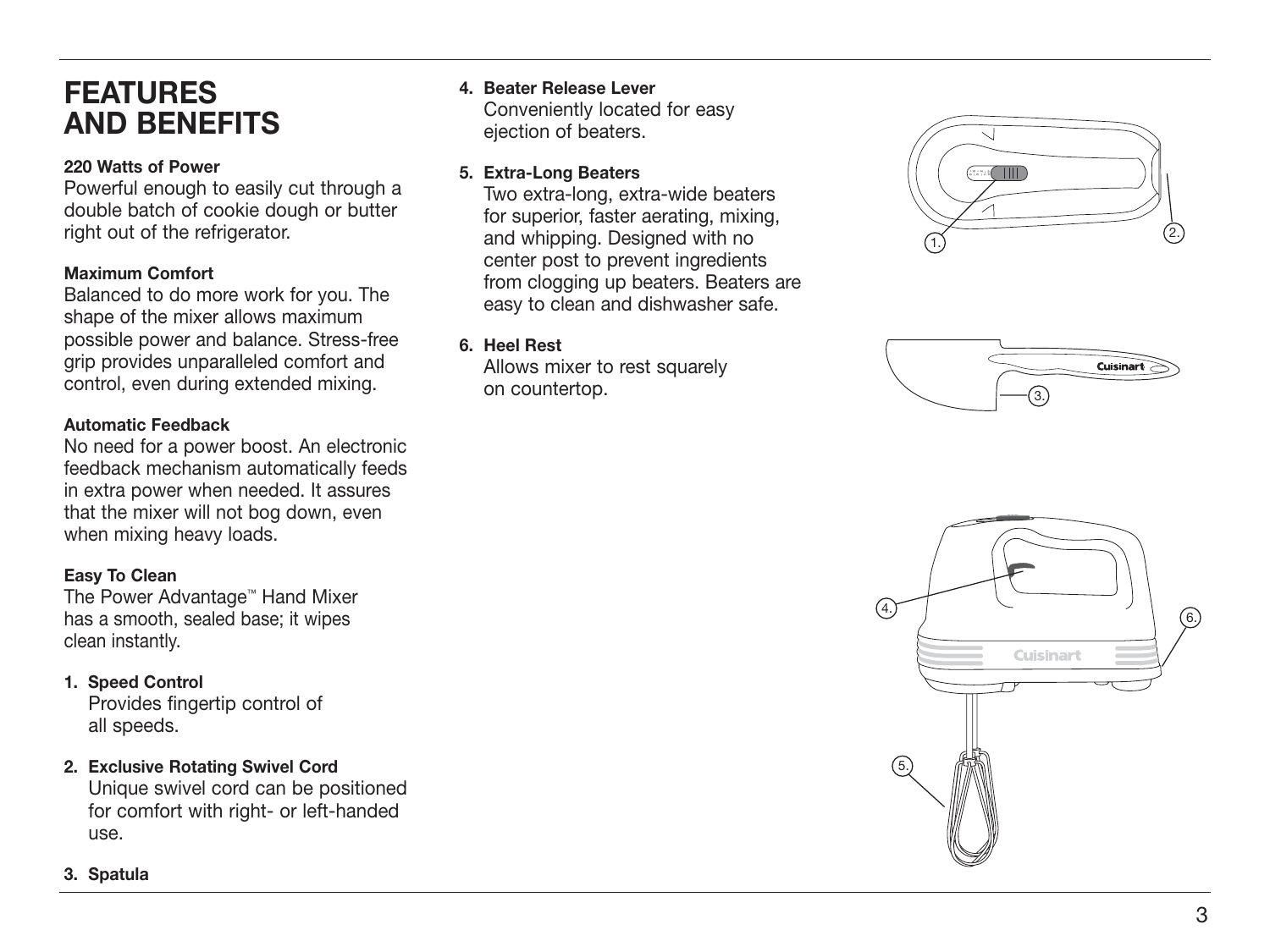# **USE AND CARE**

#### **Inserting Beaters**

- 1. Unplug the mixer and set the speed control to OFF.
- 2. Insert beater with collar into the larger hole. Push beater in until it clicks into place. Insert the beater without collar into the smaller hole. Push beater in until it clicks into place.



#### **Turning Mixer On and Changing Speeds**

- 1. To turn mixer on, simply push the slide switch forward to Speed 1.
- 2. Push the slide switch forward to increase the speed. To turn off your mixer, position the slide switch to Off.

#### **Cleaning and Removing Beaters**

1. Before cleaning the Power Advantage™ Hand Mixer, set the speed control to OFF and unplug it from the wall outlet. Lift the beater release lever and remove beaters from the mixer. Wash the beaters after each use in hot, soapy water or in a dishwasher.

2. **NEVER PUT THE MOTOR HOUSING IN WATER OR OTHER LIQUID TO CLEAN**. Wipe with a damp cloth or sponge. Do not use abrasive cleansers, which could scratch the surface.

#### **NOTE: DO NOT USE NONSTICK COOKWARE WITH THE CUISINART® HAND MIXER.**

## **QUICK REFERENCE GUIDE**

#### **Mixing Techniques**

The Power Advantage™ Hand Mixer should always be set on the lowest speed when you start mixing. **Speed 1**

- Start mixing most ingredients together
- Combine dry ingredients
- Cream butter and sugar to mix
- Mix heavy cookie doughs
- Mash potatoes/squash
- Add nuts, chips, dried fruit to doughs and batters
- Add flour to batters, or liquids to dry ingredients
- Start mixing frostings
- Start mixing cake mixes

#### **Speed 2**

- Add eggs to batters/doughs
- Start to whip potatoes/squash
- Mix pudding batters

#### **Speed 3**

- Complete beating cake mixes
- Mix scratch cake batters
- Cream butter and sugar until light and fluffy
- Complete mixing frostings
- Whip potatoes/squash
- Beat whole eggs/yolks
- Start whipping cream

#### **Speed 4**

• Complete whipping cream

#### **Speed 5**

- Whip egg whites
- Whip butter or cream cheese to light and fluffy consistency for dips and spreads

# **RECIPES**

#### **Mixing Tips**

- Always read entire recipe and measure all ingredients before beginning the mixing process.
- For best results, do not measure flour directly from the bag. Pour into a container or bowl, scoop out the flour and level with the back of a knife or spatula. For flour stored in a container, stir before measuring.
- Eggs, butter or cream cheese combine more thoroughly at room temperature.
- Remove butter for recipe first and cut into ½-inch pieces, then measure out remaining ingredients for recipe. This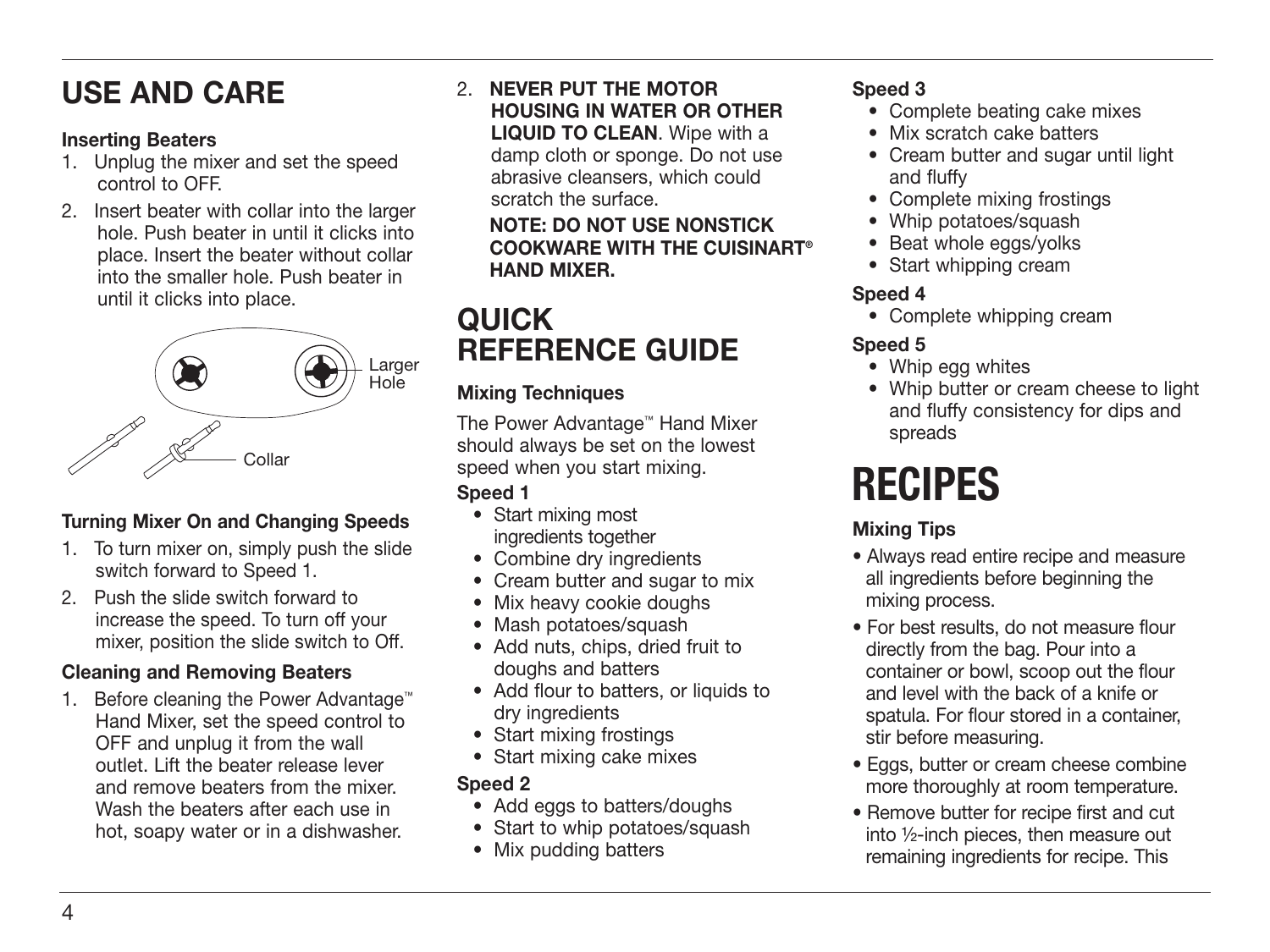will hasten the warming process. Do not warm butter for baking in a microwave unless instructed to do so. Microwaving can melt butter; melted butter will change the final product.

- The best cheesecakes are made when the eggs and cream cheese are a similar room temperature. While the Cuisinart® Power Advantage™ Hand Mixer can easily mix cold cream cheese, the trick is not to add too much air, which can cause cracking.
- For best results, use heavy cream, cold from the refrigerator, for whipped cream.
- For best results, whip egg whites in a spotlessly clean stainless steel or glass mixing bowl. If available, use a copper mixing bowl. Chocolate chips, nuts, raisins, etc. can be added using speeds 1 or 2 of your hand mixer.
- To separate eggs for any recipe, break one at a time into a small bowl, gently remove yolk, then transfer egg white to spotlessly clean mixing bowl. If a yolk breaks into the egg white, reserve that egg for another use. Just a drop of egg yolk will prevent the whites from whipping properly.
- To achieve the highest volume when whipping egg whites, the mixing bowl and beaters must be spotlessly clean and free of any fat, oil, etc. (Plastic bowls are not recommended for whipping egg whites.) The presence of any trace of fat or oil will prevent the egg whites from increasing in volume. Wash bowl

 and attachments thoroughly before beginning again.

• Occasionally ingredients may stick to the sides of the mixing bowl. When this occurs, turn mixer off and scrape the sides of the bowl with a rubber spatula.

## **SWEETS**

#### **Cinnamon Muffins**

These tasty muffins are just right for a holiday bread basket.

Makes 12 regular or 24 mini muffins

#### **cooking spray**

- **2 cups unbleached, all-purpose flour**
- **3 tablespoons brown sugar, packed**
- **1 tablespoon baking powder**
- **1 teaspoon cinnamon**
- **1 ⁄4 teaspoon salt**
- **2 large eggs**
- **1 cup evaporated skim milk (not reconstituted), or whole milk**
- **1 ⁄4 cup unsalted butter, melted and cooled**

Preheat the oven to 375°F. Spray 12 regular or 24 mini muffin cups.

Place the flour, brown sugar, baking powder, cinnamon, and salt in a medium bowl. Mix on Speed 1 for 30 seconds to combine and break up brown sugar; reserve.

Place the eggs in a second bowl. Beat on Speed 2 until slightly foamy, 30 seconds. Then mixing on Speed 3, add the milk and melted butter; mix for 15 seconds. Pour over the dry ingredients, and use Speed 1 to stir in until the ingredients are just moistened. Scoop into the prepared muffin cups. Bake in the preheated oven: 18 to 20 minutes for regular muffins, 14 to 16 minutes for mini muffins, until lightly browned and springy to touch in the center. Serve warm with Maple Orange Butter. (Muffins may be made ahead and frozen. Thaw and warm before serving.)

Nutritional information per serving (1 regular or 2 mini muffins): Calories 155 (29% from fat) • carb. 22g • pro. 5g • fat 5g • sat. fat 2g • chol. 46mg • sod. 208mg • calc. 141mg • fiber 1g

#### **Maple Orange Butter**

Maple Orange Butter also makes a great spread for pancakes, waffles, biscuits or scones.

Makes 3 ⁄4 cup

- **1 ⁄2 cup unsalted butter, room temperature**
- **2 tablespoons maple syrup (not pancake or sugar syrup) zest of 1 orange, finely chopped**

Use Speed 3 to beat butter in a mixing bowl until light and fluffy, about 1 minute. Add maple syrup and orange zest; beat on Speed 3 for 1 minute longer until fluffy and completely combined.

Nutritional information per serving (1 tablespoon): Calories 76 (88% from fat) • carb. 2g • pro. 0g • fat 8g • sat. fat 5g • chol. 21mg • sod. 1mg • calc. 6mg • fiber 0g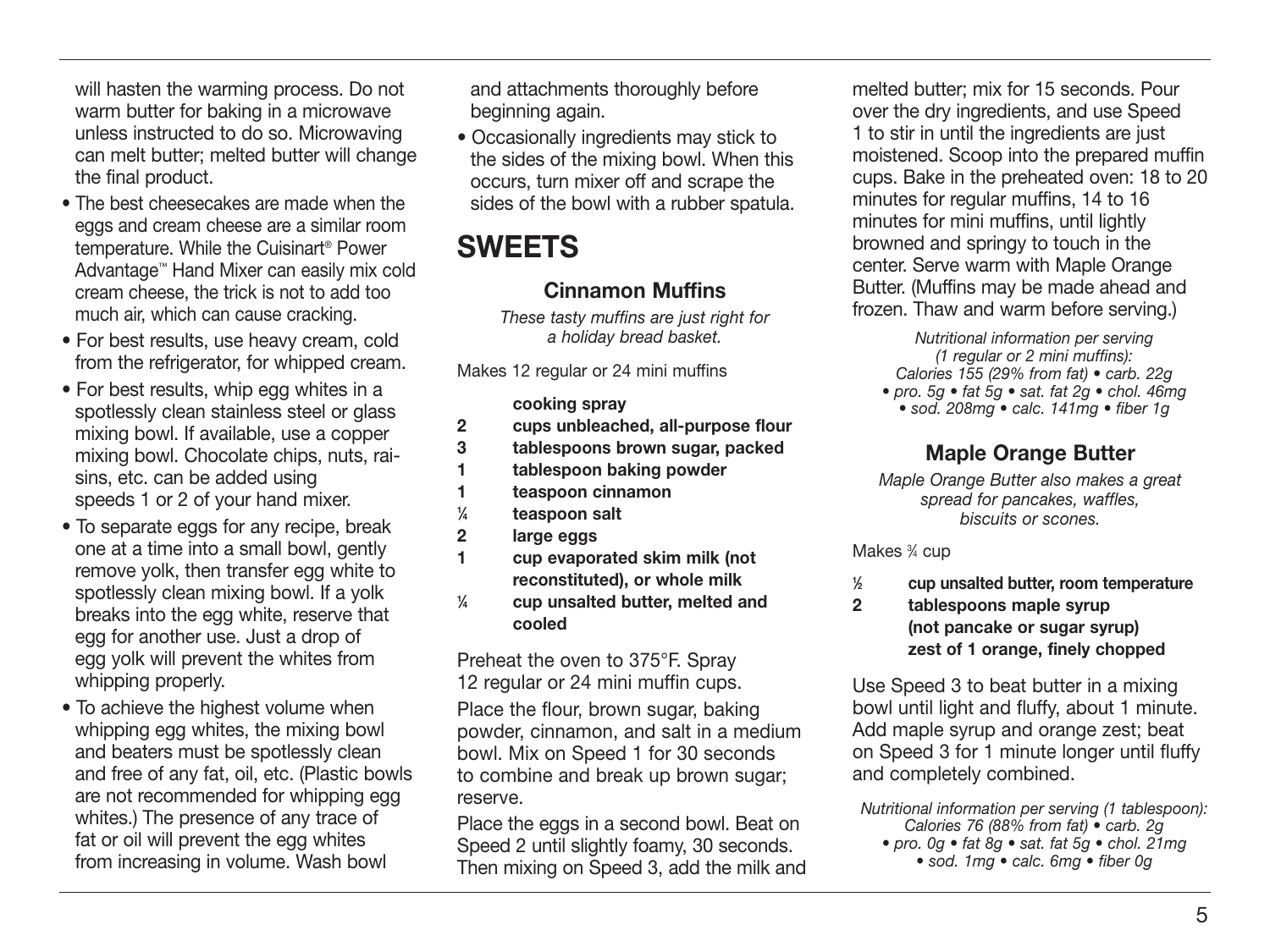#### **Double Chocolate Walnut Brownie Drops**

A brownie in a bite!

#### Makes 26

- **2 ounces unsweetened chocolate, chopped**
- **11 ⁄2 cups unbleached, all-purpose flour**
- **1 ⁄2 teaspoon baking powder**
- **1 ⁄2 teaspoon salt**
- **8 tablespoons unsalted butter, cut into 8 pieces**
- **1 ⁄2 cup granulated sugar**
- **1 ⁄2 cup brown sugar, firmly packed**
- **1 large egg**
- **11 ⁄2 teaspoons vanilla extract**
- **2 ⁄3 cup mini chocolate morsels**
- **2 ⁄3 cup chopped walnuts powdered sugar for garnish**

Melt the chocolate in a double boiler over hot water or in a microwave according to manufacturer's directions. Let cool. Preheat oven to 350°F. Line baking sheets with parchment or nonstick baking liner sheets.

Place the flour, baking powder and salt in a medium bowl; mix on Speed 1 for 20 seconds to combine. Reserve.

Place the butter and sugars in a medium bowl. Mix on Speed 2 for 30 seconds, then mix on Speed 4 until light and fluffy, 2 minutes. Add the egg and vanilla, mixing on Speed 2 until combined, 20 seconds. Add melted,

cooled chocolate; mix 20 seconds on

Speed 1. Add flour mixture, mixing on Speed 1 until combined, 30 seconds. Add chocolate morsels and walnuts and mix on Speed 1 to blend, 10 seconds. Scoop dough in 11 ⁄2 tablespoon amounts onto prepared baking sheets. (For ease, speed and uniformity, you may use a #40 ice cream scoop.) Bake in the preheated oven for 10 to 12 minutes. Let cool on pans 2 minutes, then transfer to a wire rack to cool completely. Just before serving, dust lightly with powdered sugar if desired.

Nutritional information per cookie: Calories 151 (48% from fat) • carb. 18g • pro. 2g • fat 8g • sat. fat 4g • chol. 18mg • sod. 59mg • calc. 15mg • fiber 1g

#### **Oatmeal Monster Cookies**

These yummy cookies may just become your all-time favorites. They're loaded with goodies and sure to wow family and friends.

Makes 5 dozen cookies

- **2 cups unbleached, all-purpose flour**
- **11 ⁄2 teaspoons baking soda**
- **1 teaspoon salt**
- **11 ⁄3 cups butter**
- **11 ⁄3 cups light brown sugar**
- **11 ⁄3 cups sugar**
- **2 large eggs**
- **11 ⁄2 teaspoons vanilla extract**
- **4 cups quick-cooking oats**
- **2 ⁄3 cup chopped pecans**
- **2 ⁄3 cup chocolate chips (semisweet or milk)**
- **2 ⁄3 cup Bits O'Brickle® or shredded coconut**
- **2 ⁄3 cup M&M's® candies**
- **2 ⁄3 cup raisins, dried cranberries or dried tart cherries cooking spray**

Preheat oven to 350°F. Combine flour, soda and salt in a small bowl; reserve.

In a large mixing bowl, cream butter and sugars on Speed 2 until light and fluffy. about 1 to 2 minutes. Add eggs and vanilla; beat on Speed 1 until well blended, about 1 minute.

Add flour mixture to creamed mixture in 4 additions; beat on Speed 2 after each addition until well blended. Add oats in 4 additions; beat on Speed 2 after each addition until well mixed. Add pecans and continue beating on Speed 2 until just blended. Add chocolate chips and next 3 ingredients; continue mixing on Speed 2 until well blended, about 20 to 30 seconds.

Spray baking sheets with cooking spray or line with parchment paper. Drop dough by rounded tablespoons, 2 inches apart, onto baking sheet and bake until golden brown, about 10 to 12 minutes. Remove from baking sheet and cool on wire rack.

Nutritional information per cookie: Calories 165 (40% from fat) • carb. 23g • pro. 2g • fat  $7g$  • sat. fat  $4g$  • chol. 18mg • sod. 91mg • calc. 25mg • fiber 1g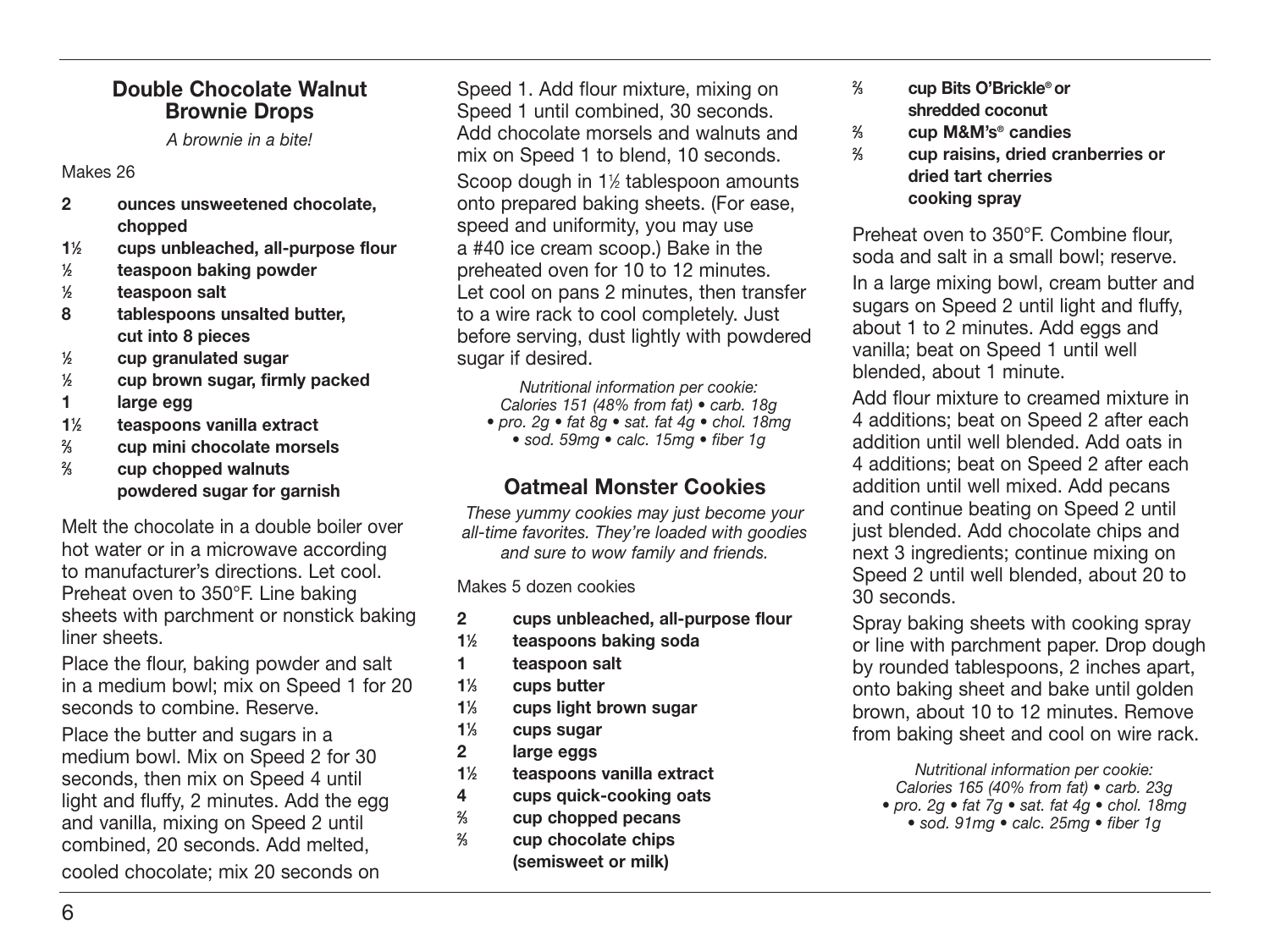#### **Lemon-Lime Sugar Cookies**

Cookies with a little zest!

#### Makes 50 cookies

- **4 cups unbleached, all-purpose flour**
- **2 teaspoons baking soda**
- **1 ⁄2 teaspoon salt**
- **1 ⁄2 cup (1 stick) unsalted butter, cut into 8 pieces**
- **21 ⁄2 cups granulated sugar, divided**
- **1 ⁄2 cup Lyle's Golden Syrup® (may use light corn syrup)**
- **2 large eggs**

 **zest of 1 lemon (bitter white pith removed), finely chopped zest of 1 lime (bitter white pith removed), finely chopped**

- **1 teaspoon lemon extract**
- **1 teaspoon lime extract**

Preheat oven to 350°F. Line baking sheets with parchment.

Place the flour, baking soda, and salt in a medium bowl. Use Speed 1 to blend and aerate, 20 seconds. Reserve.

Place the butter and 2 cups of the sugar in a large bowl. Use Speed 1 to blend, 30 seconds. Cream until light and fluffy using Speed 3, 11 ⁄2 minutes. Add syrup, eggs, and zests. Mix on Speed 2 for 30 to 40 seconds until smooth. Add extracts; mix on Speed 2 for 30 seconds.

Using 1<sup>1/2</sup> tablespoons of dough, shape into round balls and dip in remaining sugar to coat. (For ease, speed and uniformity, use a number 40 ice cream

scoop.) Arrange balls on parchment-lined baking sheet 21 ⁄2 inches apart. Press each ball gently with the bottom of a flat glass. Bake in preheated oven for 10 to 12 minutes, until crackled and just beginning to turn golden. Remove from oven, let cool on baking sheet for 2 to 3 minutes, then transfer to a wire rack to cool completely. Store between sheets of waxed paper in an airtight container.

Tip: To chop zest easily, place zest in work bowl of a Cuisinart® MiniPrep® Plus with  $\frac{1}{4}$  cup of the sugar from the recipe. Pulse on chop 10 to 15 times, then process continuously until finely chopped, 30 to 40 seconds.

> Nutritional information per cookie: Calories 116 (31% from fat) • carb. 19g

- pro. 1g fat  $15g$  sat. fat  $2g$  chol. 13mg
	- sod. 72mg calc. 5mg fiber 0g

### **Mocha Chocolate Chip Cookies**

Serve these delicious cookies with ice cream for a special dessert or with a glass of milk for a late night snack.

Makes 3½ dozen cookies

- **11 ⁄2 tablespoons instant coffee granules**
- **1 tablespoon hot water**
- **2 cups unbleached, all-purpose flour**
- **11 ⁄4 teaspoons baking soda**
- **1 ⁄4 teaspoon salt**
- **1 cup butter, slightly softened**
- **3 ⁄4 cup firmly packed light brown sugar**
- **3 ⁄4 cup sugar**
- **1 large egg**
- **11 ⁄4 teaspoons vanilla extract**
- **11 ⁄2 cups semisweet chocolate chips**
- **1 cup chopped pecans, toasted cooking spray**

Preheat oven to 350°F. Combine instant coffee granules and water in a small bowl; reserve. Combine flour, soda and salt in a small bowl: reserve.

In a large mixing bowl, cream butter and sugars on Speed 3 until light and fluffy. about 1 to 2 minutes. Add coffee/water mixture, egg and vanilla; gradually increase to Speed 4 and mix until well blended, about 30 seconds.

Add flour mixture: mix on Speed 4 until combined, about 30 seconds. Scrape bowl with a spatula and continue mixing until well blended, about 30 seconds. Add chocolate chips and pecans; mix on Speed 1 until just combined, about 20 to 30 seconds.

Spray baking sheets with cooking spray or line with parchment paper. Drop by rounded tablespoons, 2 inches apart, onto baking sheets. Bake until golden, about 10 to 12 minutes. Cool slightly on baking sheet and then transfer to a wire rack.

Nutrition information per cookie: Calories 155 (50% from fat) • carb. 18g • pro. 1g • fat 9g • sat. fat 9g • chol. 22mg • sod. 52mg • calc. 8 mg • fiber 2g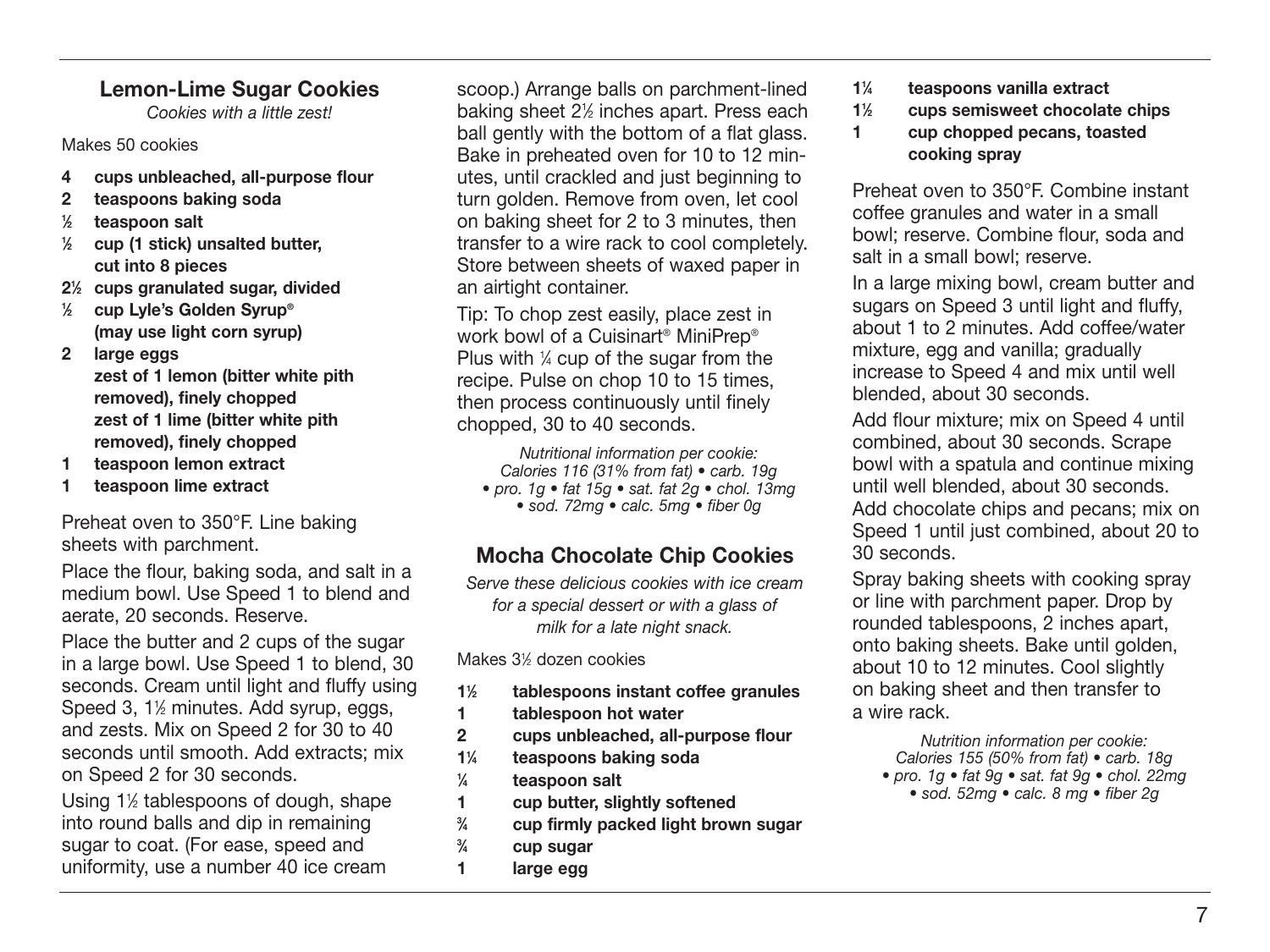#### **Meringue Kisses**

Light as a cloud, these sweet little kisses are just the thing when the sweet tooth bites.

#### Makes 36

- **1 tablespoon butter, melted**
- **2 tablespoons powdered sugar**
- **4 large egg whites**
- **1 ⁄8 teaspoon cream of tartar**
- **3 ⁄4 cup granulated sugar (superfine is best)**
- **1 teaspoon vanilla or almond extract**
- **2 ounces chopped semisweet or bittersweet chocolate (1 ⁄8-inch chop)**

Preheat oven to 225°F. Line two baking sheets with parchment paper. Brush the parchment lightly with the melted butter, then dust with powdered sugar, shaking off excess sugar.

Place the egg whites and cream of tartar in a medium mixing bowl. Start mixing the egg whites and cream of tartar on Speed 1, increasing gradually to Speed 5. Whip until soft peaks form, 11 ⁄2 to 2 minutes (depending on temperature of egg whites). Sprinkle sugar 1 tablespoon at a time over egg whites and beat on Speed 4 after each addition, until stiff peaks form and mixture is shiny but not dry, about 4 minutes total.

Add the vanilla and beat on Speed 1 to blend in, 10 seconds.

Using a clean rubber spatula, fold in chopped chocolate. Drop meringue

mixture by rounded tablespoons onto prepared baking sheets, or gently place it in a large pastry bag fitted with a 3 ⁄8-inch plain tip and pipe out "kisses". Bake in preheated oven for 1<sup>1/2</sup> hours; do not peek. Turn off oven and let sit in warm oven for an additional 1½ hours to dry out. Transfer to a wire rack to cool completely. Store in an airtight container.

Nutritional information per "kiss": Calories 26 (19 from fat) • carb. 5g • pro. 0g • fat 1g • sat. fat. 0g • chol. 0mg

• sod. 8mg • calc. 1mg • fiber 0g

**Tip:** Meringues are best when made on a dry day.

#### **To make "nests" for mousse:**

Draw 3-inch circles on the underside of parchment sheet. Butter and dust with powdered sugar. Pipe concentric circles of meringue into the 3-inch rounds. Pipe another 2 circles on the outermost edge of the meringues. Bake as directed, but increase the baking and resting time to 2 hours. Makes 4.

#### **Apple Cranberry Coffee Cake**

This versatile cake can be served as a breakfast or brunch cake, or warmed for dessert and topped with a scoop of vanilla ice cream or softly whipped cream.

Makes 18–24 servings

- **cooking spray**
- **3 cups sliced apples\* (peel, core, quarter apples, cut into 1 ⁄8-inch slices) juice of 1 lemon**
- **3 ⁄4 cup brown sugar, firmly packed**
- **1 tablespoon ground cinnamon**
- **1 ⁄2 teaspoon freshly grated nutmeg**
- **1 ⁄2 cup dried cranberries (may substitute dried cherries, blueberries or raisins)**
- **3 cups unbleached, all-purpose flour**
- **1 tablespoon baking powder**
- **3 ⁄4 teaspoon salt**
- **2 cups granulated sugar**
- **1 cup unsalted butter, cut into 1 ⁄2-inch pieces**
- **4 large eggs**
- **2 teaspoons vanilla extract**

Preheat oven to 350°F. Lightly coat a 13x9x2-inch rectangular baking pan with cooking spray.

Place the apples, lemon juice, brown sugar, cinnamon, nutmeg, and dried cranberries in a medium bowl. Toss gently to combine; reserve.

Place the flour, baking powder, and salt in a medium bowl. Mix on Speed 1 to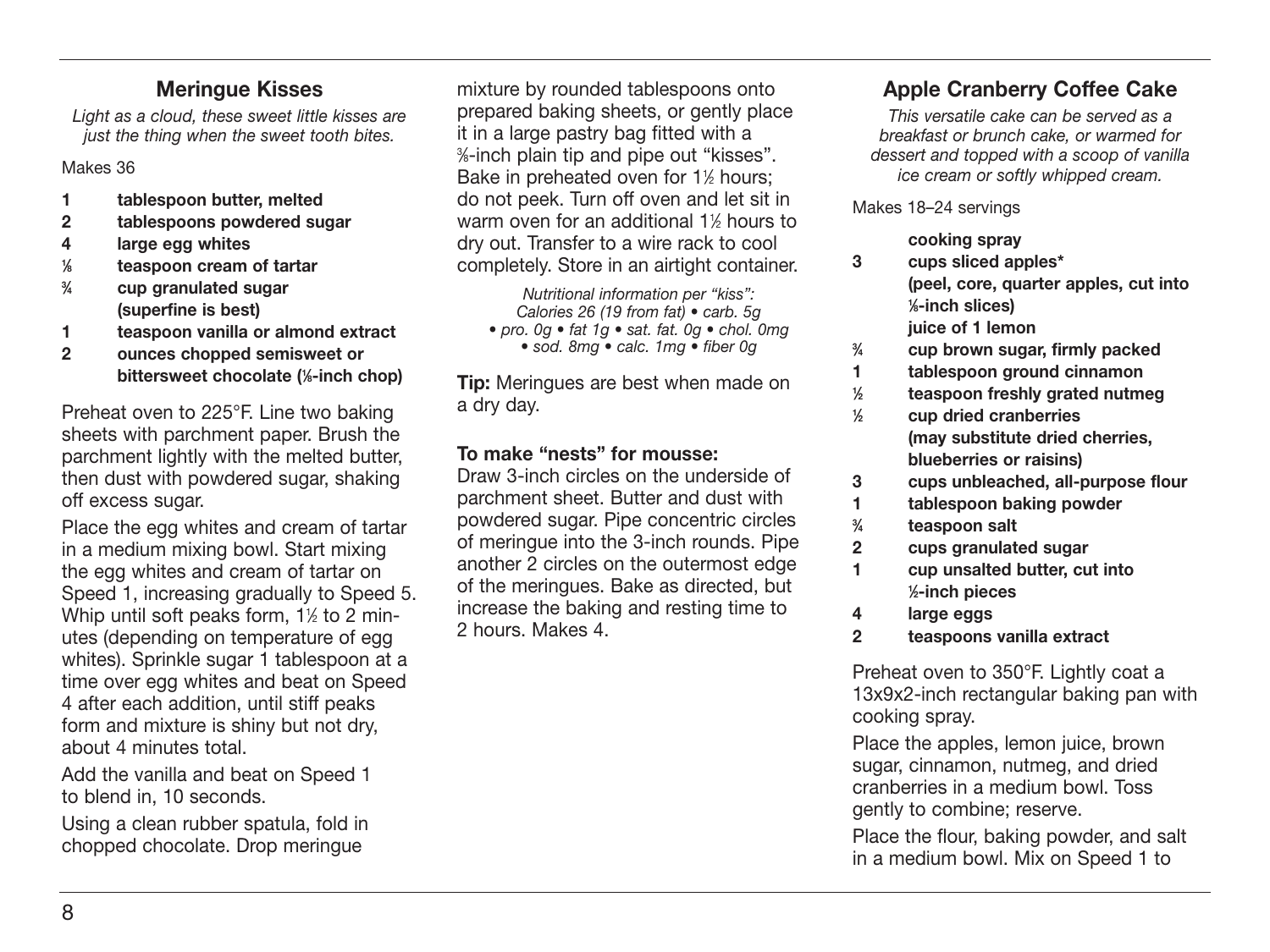blend and aerate, 15 seconds; reserve.

Place the sugar and butter in a large bowl. Mix on Speed 2 to cream until well blended, 1 minute. Add eggs and vanilla; mix on Speed 2 until smooth and creamy, about 50 seconds. Add the flour mixture; mix on Speed 1 until combined and smooth, 1 minute. Batter will be very thick. Spread two thirds of the batter in the prepared pan. Top evenly with the apple and cranberry mixture. Spoon the remaining batter randomly over the top of the apple mixture. Bake in preheated oven for 55 to 60 minutes, until a tester inserted in the center comes out clean. Cool in pan on a wire rack for at least 30 minutes before cutting.

\* About 11 ⁄2 pounds apples before trimming.

Nutritional information per serving (based on 24 pieces): Calories 253 (31% from fat) • carb. 56g • pro. 3g • fat 9g • sat. fat 5g • chol. 75mg • sod. 151mg • calc. 31mg • fiber 2g

#### **Cappuccino Cheesecake**

Coffee and dessert, all in one!

Makes 12–16 servings

- **2 tablespoons instant espresso powder**
- **1 ⁄2 cup half-and-half cooking spray**
- **3 tablespoons unsalted butter, cut into 1 ⁄2-inch pieces**
- **21 ⁄2 cups granulated sugar, divided**
- **3 ⁄4 cup unbleached, all-purpose flour**
- **1 ⁄4 cup unsweetened cocoa**
- **1 ⁄2 teaspoon cinnamon**
- **1 ⁄4 teaspoon baking powder**
- **1 ⁄8 teaspoon salt**
- **1 large egg yolk**
- **16 ounces cream cheese (regular), at room temperature**
- **16 ounces lowfat cream cheese, at room temperature**
- **4 large eggs, not cold from refrigerator\***
- **2 tablespoons cornstarch**
- **2 teaspoons vanilla extract chocolate curls for garnish, optional**

In a small bowl dissolve the espresso powder in the half-and-half; reserve. Preheat oven to 350°F. Lightly coat a 9 x 3-inch springform or cheesecake pan with cooking spray.

Place the butter and ¼ cup of the sugar in a medium bowl. Mix on Speed 2 to cream, 11 ⁄2 minutes. Add flour, cocoa, cinnamon, baking powder, and salt; mix on Speed 1 until combined, 30 seconds. Add egg yolk and mix on Speed 1 until crumbly, 15 seconds. Press into bottom of prepared pan. Bake in preheated oven for 10 minutes, until slightly puffed (crust may have cracked appearance – that is normal). Place on a rack to cool. When the pan is cool to touch, wrap a sheet of aluminum foil around the bottom and sides of the pan so that it comes up at least 2 inches.

Place cream cheeses and remaining sugar in a large mixing bowl. Beat on Speed 1 until combined and smooth, 2 minutes. Using Speed 1, add eggs, one at a time, mixing for 15 seconds after each addition. Scrape the bowl. Add cornstarch; mix on Speed 1, 20 seconds. Scrape the bowl. Add half-and-half mixture and vanilla; mix on Speed 1 until smooth and completely combined. Pour the mixture over the cooled crust. Place the pan in a larger aluminum pan and place in the oven; add enough hot water to the outer pan so that it is 1 ⁄2-inch deep. Bake in the preheated 350°F oven for 60 to 70 minutes, until the cheesecake is pulling away from the sides of the pan; the center will be jiggly. Remove from the oven, remove the foil and let cool completely on a rack. Refrigerate at least 4 hours before serving. Garnish with chocolate curls if desired.

\* Warm cold eggs safely before using by placing in a bowl of hot (not boiling) water for 10 minutes. They will incorporate more easily into your mixture.

Nutritional information per serving (based on 16 servings): Calories 368 (48% from fat) • carb. 41g • pro. 8q • fat 20q • sat. fat  $12q$  • chol. 116mq • sod. 290mg • calc. 89mg • fiber 1g

#### **Variation:**

After the cheesecake is mixed, add 3 ounces each chopped white and bittersweet chocolate using Speed 1, and mix for 15 seconds to combine.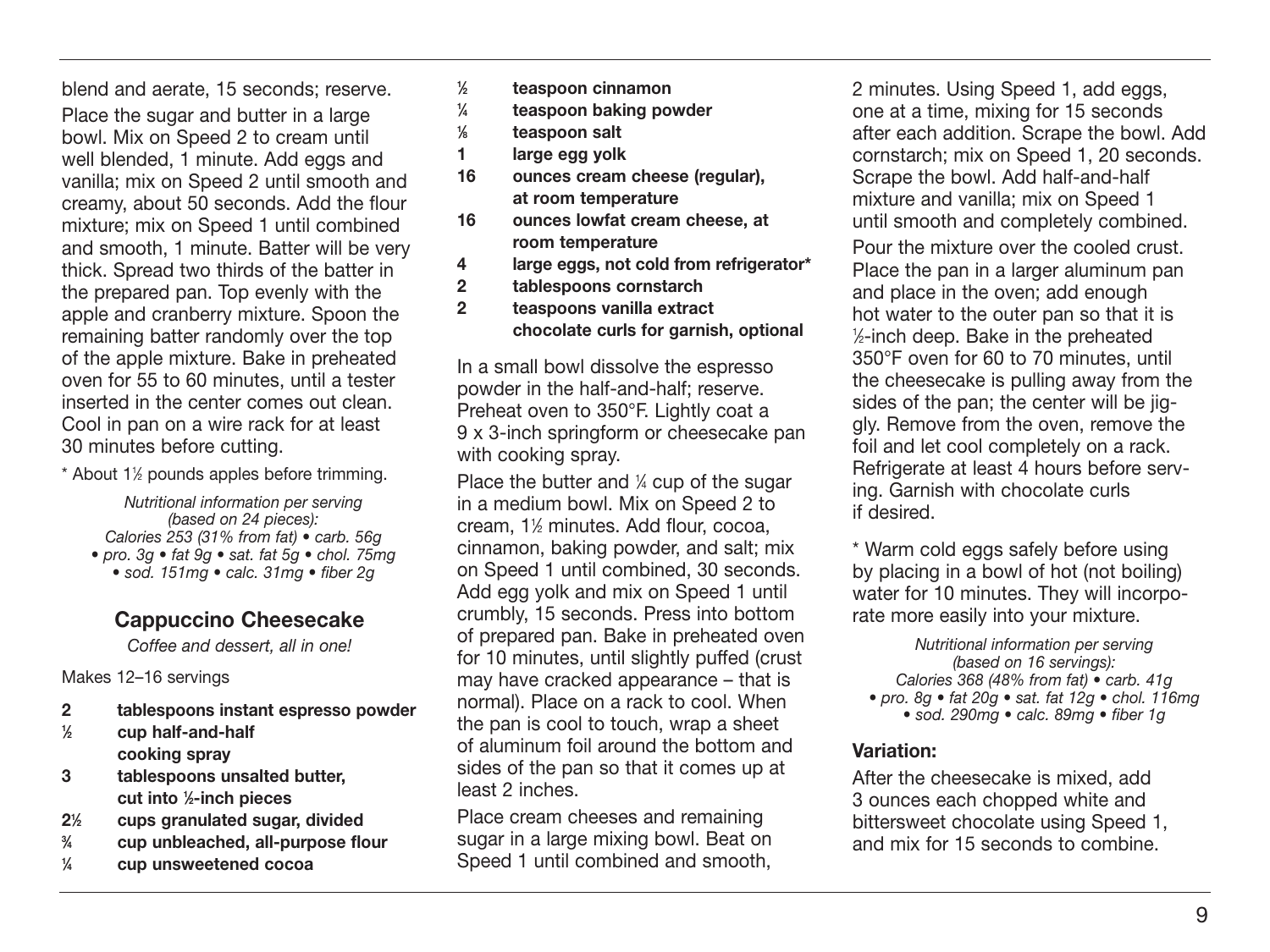#### **Sunshine Chiffon Cake**

Chiffon cakes are made with oil rather than butter or shortening, making them moist and light in texture. With flecks of fresh citrus, this one is good on its own, or served with sliced fresh fruit.

Makes 16–20 servings

- **7 large eggs, separated**
- **1 teaspoon fresh lemon juice**
- **11 ⁄2 cups granulated sugar, divided**
- **2 cups unbleached all-purpose flour\***
- **1 tablespoon baking powder**
- **1 ⁄4 teaspoon salt**
- **1 tablespoon finely chopped lemon zest**
- **1 tablespoon finely chopped orange zest**
- **3 ⁄4 cup fresh orange juice**
- **1 ⁄2 cup flavorless vegetable oil (or use a nut oil such as almond or walnut)**
- **11 ⁄2 teaspoons vanilla extract**
- **1 teaspoon almond extract powdered sugar for dusting, or Orange Apricot Glaze**

Preheat oven to 325°F. Have ready a 10-inch angel food or tube pan (preferably one that is one piece).

Place the egg whites in a large, clean stainless or glass mixing bowl. Using Speed 5, whip egg whites until frothy and foamy, about 30 seconds, then add lemon juice. Continue to whip until thick and opaque, about 3 minutes, adding 1 ⁄2 cup of the sugar gradually to the egg whites. Continue to whip until stiff and

glossy, about 7 minutes total. Reserve.

Place the remaining 1 cup of the sugar, the flour, baking powder, and salt in a large mixing bowl. Insert mixing beaters. Mix on Speed 1 to blend and aerate, 10 seconds. Place the egg yolks, zests, juice, oil, and extracts in a medium bowl. Mix on Speed 2 for 30 seconds; scrape the bowl. Make a well in the center of the dry ingredients. Add the liquid/yolk mixture and mix using Speed 2 until batter is smooth, about 1 minute.

Stir 1 cup of the egg whites into the batter using a spatula, then gently fold the remaining egg whites into the batter, one third at a time. Gently spoon into the prepared pan and bake in the preheated oven for 60 minutes, or until a cake tester comes out clean when tested. Invert the pan immediately onto a wire rack and let the cake cool completely in the pan upside down on the rack. This will take about 21 ⁄2 to 3 hours.

Run a long thin knife around the outer and tube edges of the pan and turn the cake out of the pan onto the rack. Use a long wooden skewer to loosen the cake from the center tube. Remove cake from pan. Wrap in plastic wrap and store at room temperature for up to 2 days or refrigerate up to 4 days. (Cake may be also be double-wrapped and frozen – thaw before serving.) Dust with powdered sugar before serving – serve with a drizzle of the Orange Apricot Glaze.

Nutritional information per serving (based on 18 servings): Calories 194 (37% from fat) • carb. 27g • pro. 3q • fat 10q • sat. fat 1q • chol. 83mq • sod. 282mg • calc. 93mg • fiber 0g

\* Stir flour, then spoon into measuring cup. Level off with the back of a table knife or spatula.

#### **Orange Apricot Glaze**

A good way to sweeten your chiffon cake.

Makes 1 ⁄2 cup glaze

- **1 ⁄2 cup apricot preserves**
- **2 tablespoons Grand Marnier®**
- **1 teaspoon fresh lemon juice**

Place preserves, liqueur and lemon juice in a small bowl. Insert the mixing beaters. Mix on Speed 5 for 1 minute. May use as is, or for a smoother glaze, press through a strainer.

Nutritional information per serving (about 11 ⁄3 teaspoons): Calories 28 (1% from fat) • carb. 7g • pro. 0g • fat 0g • sat. fat 0g • chol. 0mg • sod. 4mg • calc. 2mg • fiber 0g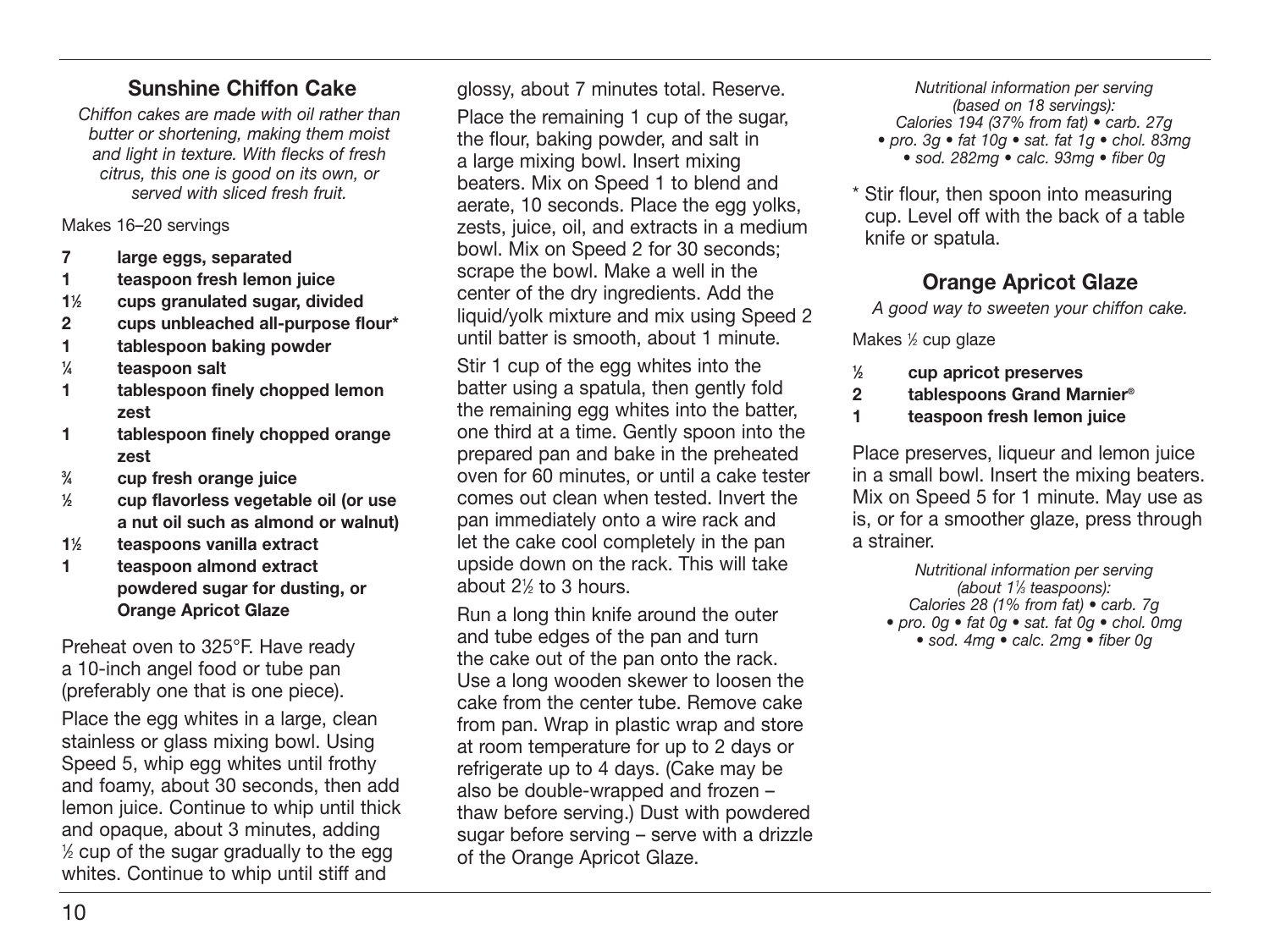### **Savories**

#### **Herbed Cheese**

Instead of purchasing expensive herb-flavored cheeses, you can easily prepare your own.

Makes about 2 cups

- **8 ounces cream cheese (may use regular or lowfat)**
- **5 ounces chèvre or other goat cheese (soft type, not aged)**
- **1 clove garlic, peeled and minced**
- **1 tablespoon finely minced shallot or green onion**
- **1 tablespoon finely chopped fresh parsley**
- **1 teaspoon herbs de Provence**
- **1 ⁄2 teaspoon kosher salt**
- **1 ⁄4 teaspoon white pepper dash hot sauce such as Tabasco®, to taste**

Place all ingredients except hot sauce in a medium bowl. Mix on Speed 3 for 1 minute, then increase speed to Speed 5 to whip for an additional 2 minutes until light and fluffy. Add hot sauce to taste, whip on Speed 5 for 30 seconds longer. Allow to stand at least 30 minutes before serving, to allow flavors to blend. Transfer to a resealable container and refrigerate. Remove from refrigerator 15 minutes before serving to soften. Serve with crackers, pita or bagel chips. It also makes a good topping for a baked potato.

Nutritional information per serving (2 tablespoons, made with lowfat cream cheese): Calories 58 (69% from fat) • carb. 1g

• pro. 3g • fat 4g • sat. fat 3g • chol. 9mg • sod. 156mg • calc. 35mg • fiber 0g

#### **Roasted Red Pepper and Sun-dried Tomato Dip**

Serve this dip with crackers, bagel chips or pita chips. Or, try it as a spread on sandwiches, or as a topping for baked potatoes.

#### Makes 2 cups

- **8 ounces cream cheese (lowfat or regular), cut into 8 pieces**
- **1 ⁄2 cup sour cream (lowfat or regular)**
- **1 roasted red pepper, cut into 1-inch pieces**
- **1 ⁄3 cup chopped sun-dried tomatoes (not oil packed)**
- **1 tablespoon chopped fresh parsley**
- **1 clove garlic, chopped**
- **1 ⁄2 teaspoon basil**
- **1 ⁄8 teaspoon freshly ground black pepper**

Combine all ingredients in a medium bowl. Mix on Speed 3 until well blended and smooth, 2 minutes. Mix on Speed 5 to lighten, 1 minute. Transfer to a resealable container and refrigerate for 30 minutes or longer to allow flavors to blend before serving.

Nutritional information per serving (2 tablespoons, made with lowfat products): Calories 54 (52% from fat) • carb. 4g

- pro. 2g fat  $3q$  sat. fat  $2q$  chol. 7mg • sod. 111mg • calc. 43mg • fiber 0g
	-

#### **Caramelized Onion Dip**

Serve with chips or fresh vegetables.

Makes 31 ⁄2 cups

- **4 tablespoons unsalted butter**
- **2 tablespoons extra virgin olive oil**
- **2 cups finely chopped onions**
- **1 ⁄4 teaspoon cayenne pepper**
- **1 teaspoon kosher salt**
- **1 ⁄2 teaspoon freshly ground black pepper**
- **8 ounces lowfat cream cheese, at room temperature, cut into 1-inch pieces**
- **3 ⁄4 cup lowfat sour cream**
- **1 ⁄2 cup lowfat mayonnaise**

Heat butter and oil in a large skillet using medium heat. Add onions, cayenne, salt and pepper. Sauté for 10 minutes, stirring occasionally. Cook on medium-low for an additional 20 to 25 minutes, until the onions are browned and caramelized. Let cool completely.

Place the cream cheese, sour cream and mayonnaise in a medium bowl. Mix on Speed 1 for 1 minute, then Speed 3 for an additional 2 minutes until light and fluffy. Add half the cooled onions, and mix on Speed 5 for 1 minute. Add remaining onions and mix on Speed 1 until blended. Taste and adjust seasonings.

Nutritional information per serving (1 ⁄4 cup): Calories 131 (72% from fat) • carb. 6g • pro. 3g • fat 11g • sat. fat 4g • chol. 21mg • sod. 308mg • calc. 53mg • fiber 1g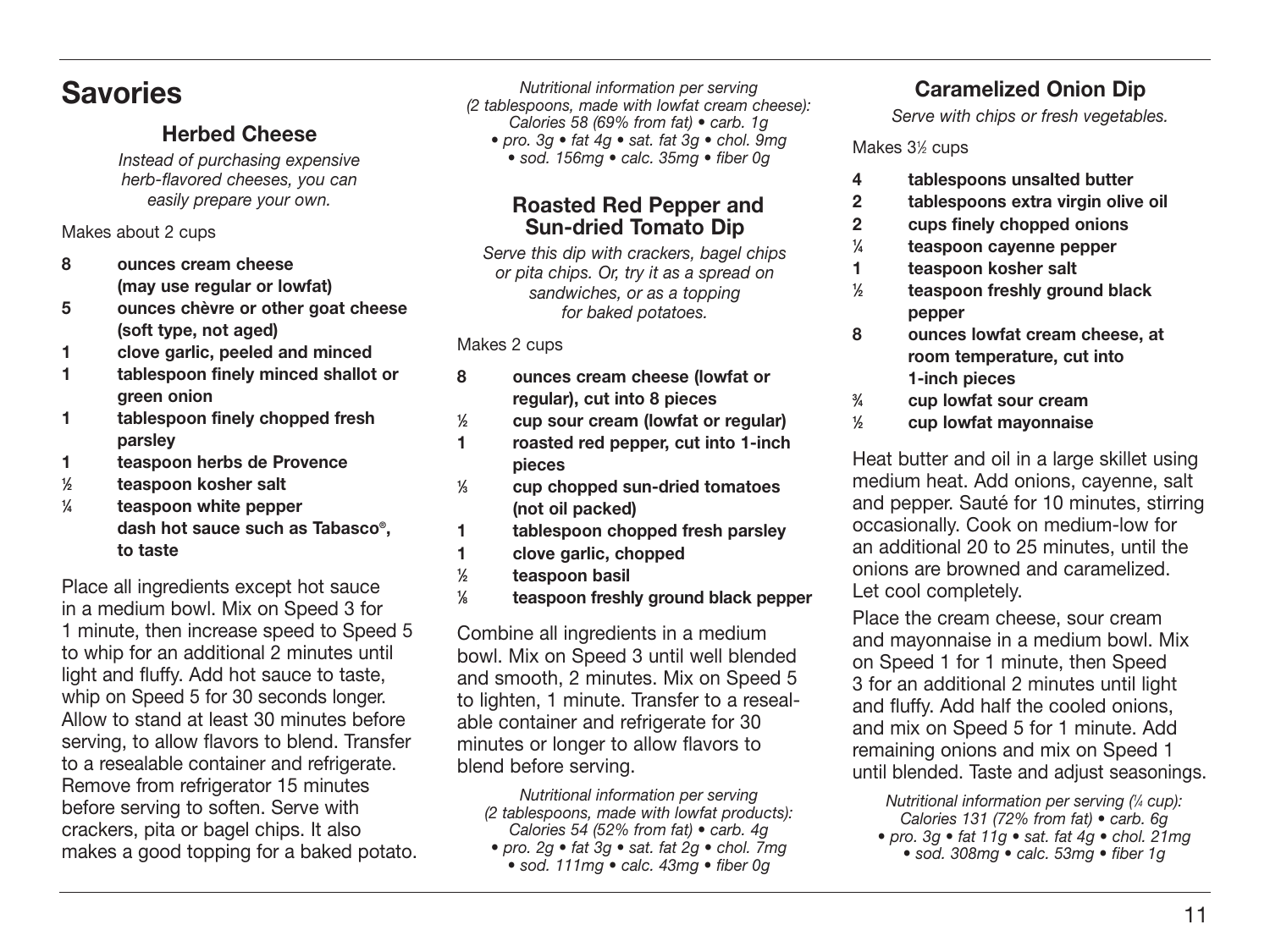#### **Basic Vinaigrette**

The perfect topping for a crisp green salad, this can be varied by changing the flavor of the oil or vinegar, or by adding herbs.

Makes about 2 cups

- **1 clove garlic, peeled and finely minced**
- **2 tablespoons Dijon-style mustard**
- **1 ⁄2 cup wine vinegar or lemon juice**
- **1 ⁄2 teaspoon kosher salt**
- **1 ⁄4 teaspoon freshly ground pepper**
- **1 cup vegetable oil**
- **1 ⁄2 cup extra virgin olive oil**

Place the garlic, mustard, vinegar, salt, and pepper in a medium bowl. Mix on Speed 3 until well blended, 30 seconds. With the mixer running, add the oils in a slow steady stream, about 11 ⁄2 minutes; continue to mix until totally blended.

(If vinaigrette is made ahead and separation occurs, remix on Speed 3/ medium until blended.)

Nutritional information per serving (1 tablespoon): Calories 92 (98% from fat) • carb. 1g • pro. 0g • fat 10g • sat. fat 1g • chol. 0mg • sod. 54mg • calc. 1mg • fiber 0g

#### **Creamy Blue Cheese Dressing**

This version is much lower in fat than traditional blue cheese dressings. Try it as a dip for celery the next time you serve Buffalo Wings.

Makes about 2 cups dressing

- **1 clove garlic, peeled and chopped 1 ⁄2 ounce shallot, peeled and chopped**
- **1 ⁄2 cup lowfat buttermilk**
- **1 cup nonfat yogurt**
- **1 ⁄3 cup lowfat mayonnaise**
- **3 ⁄4 teaspoon dry mustard**
- **1 ⁄2 teaspoon Worcestershire sauce**
- **1 ⁄4 teaspoon white pepper**
- **3 ounces crumbled blue cheese dash Tabasco® or other hot sauce to taste**

Place the garlic, shallot, buttermilk, yogurt, mayonnaise, dry mustard, Worcestershire, and pepper in a medium bowl. Mix using Speed 2 until smooth and creamy, 30 to 40 seconds. Add the crumbled blue cheese and Tabasco®. Mix using Speed 2 for 20 to 30 seconds longer. Let stand for 30 minutes before serving to allow flavors to develop. Cover and refrigerate all unused portions. Keeps 1 week.

Nutritional information per serving (4 teaspoons): Calories 27 (54% from fat) • carb. 1g

• pro. 1g • fat 1g • sat. fat 0g • chol. 2mg • sod. 47mg • calc. 29mg • fiber 0g

#### **Garlic & Chive Mashed Potatoes**

Old-fashioned comfort food at its best. For basic mashed potatoes, omit the garlic and chives.

Makes 7 cups (12 servings)

- **3 pounds russet or Yukon Gold potatoes**
- **4–6 cloves garlic, peeled and halved**
- **2 teaspoons kosher salt, divided**
- **1 teaspoon white wine vinegar**
- **3 ⁄4 cup whole milk**
- **1 ⁄2 cup half-and-half**
- **3 tablespoons unsalted butter**
- **1 ⁄2 cup (1 ⁄4 ounce) chopped fresh chives**
- **1 ⁄4 teaspoon freshly ground white or black pepper**

Peel the potatoes and cut into 34-inchthick slices. Place the potatoes, garlic, 1 teaspoon kosher salt, and wine vinegar in a 33 ⁄4 quart saucepan\* and cover with cold water by 1 inch. Cover loosely and bring to the boil over high heat, then reduce heat to medium high and boil gently until potatoes are tender but not falling apart, about 18 to 22 minutes. While potatoes are cooking, combine milk, half-and-half, butter, and 1 ⁄4 cup of the chives in a Cuisinart® 11 ⁄2-quart saucepan. Simmer over low heat until butter is completely melted. Keep warm.

Drain the cooked potatoes and garlic. return to the saucepan, and place over low heat for 1 minute. Remove from the heat, and use Speed 2 to mash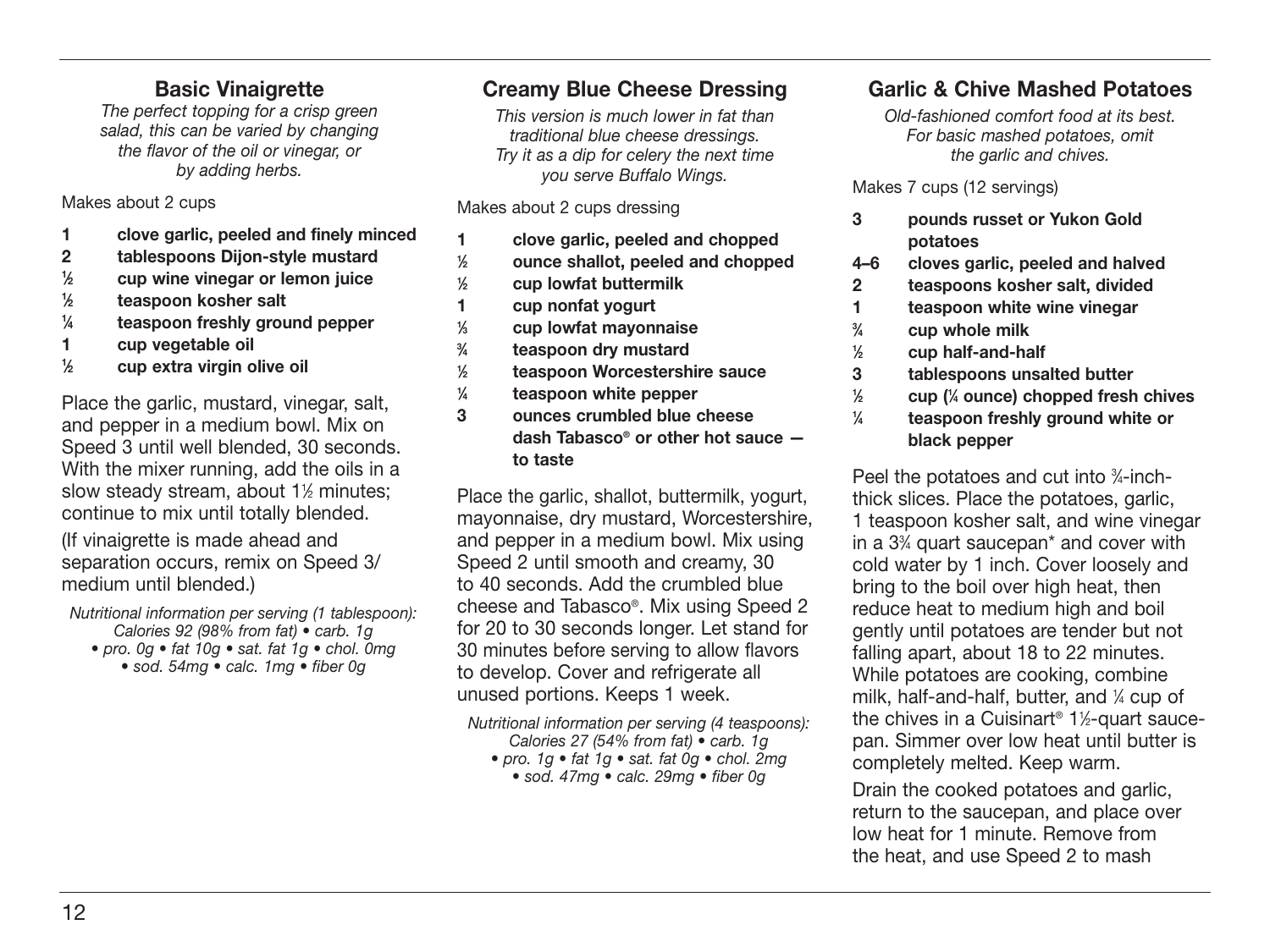the potatoes and garlic until somewhat smooth, about 60 seconds. While still mixing, add the hot milk and butter mixture, and mix until well blended, about 30 seconds. Mix on Speed 4 until fluffy, about 1 to 2 minutes. Add the remaining salt and pepper, mixing to blend, 15 seconds. Scrape down sides of pan with rubber spatula as necessary. Transfer the potatoes to a warm serving bowl and sprinkle with the remaining chopped chives. Serve immediately.

Nutritional information per serving: Calories 149 (28% from fat) • carb. 24g • pro. 3g • fat 5g • sat. fat 3g • chol. 14mg • sod. 185mg • calc. 42mg • fiber 2g

**Tip:** For a lighter, everyday version, use reduced fat or fat-free milk in place of the whole milk and half-and-half.

#### **Sweet Yam Casserole with Crunchy Pecan Topping**

This easy-to-make casserole can be prepared a day ahead to make holiday entertaining easier.

Makes 10 servings

 **cooking spray**

- **11 ⁄2 pounds sweet potatoes or yams, peeled, cut into 1-inch pieces**
- **6 tablespoons (3 ⁄4 stick) unsalted butter, room temperature**
- **2 large eggs**
- **1 ⁄4 cup firmly packed brown sugar**
- **1 ⁄2 teaspoon cinnamon**
- **1 ⁄2 teaspoon ground ginger**
- **1 ⁄2 teaspoon kosher salt**
- **1 ⁄4 teaspoon freshly ground black pepper**
- **11 ⁄2 cups cornflakes, crushed**
- **1 ⁄2 cup (packed) brown sugar**
- **1 ⁄2 cup chopped pecans**
- **6 tablespoons (3 ⁄4 stick) unsalted butter, melted**

If baking immediately after preparing, preheat oven to 400°F. Lightly coat an 8-cup baking dish with cooking spray.

Cook sweet potatoes in large pot of boiling water until tender, about 15 minutes. Drain; transfer potatoes to large bowl and add butter. Mix on Speed 1 for one minute, then increase to Speed 2 and beat until smooth. Add eggs, brown sugar, spices, salt and pepper; beat on Speed 1 to blend, about 30 seconds.

Transfer mixture to the prepared baking dish. (Can be made 1 day ahead. Cover and refrigerate.) Bake potatoes in the preheated oven until they are slightly puffed and beginning to brown around the edges, about 25 to 30 minutes.

While potatoes bake, prepare the topping by mixing the remaining ingredients in a bowl. Sprinkle the topping evenly over the potatoes and bake about 10 minutes longer, until golden brown and crispy.

Nutritional information per serving: Calories 253 (41% from fat) • carb. 31g • pro.  $4q \cdot \text{fat} 12q \cdot \text{sat}$ . fat  $5q \cdot \text{chol}$ . 61mg

• sod. 202mg • calc. 26mg • fiber 4g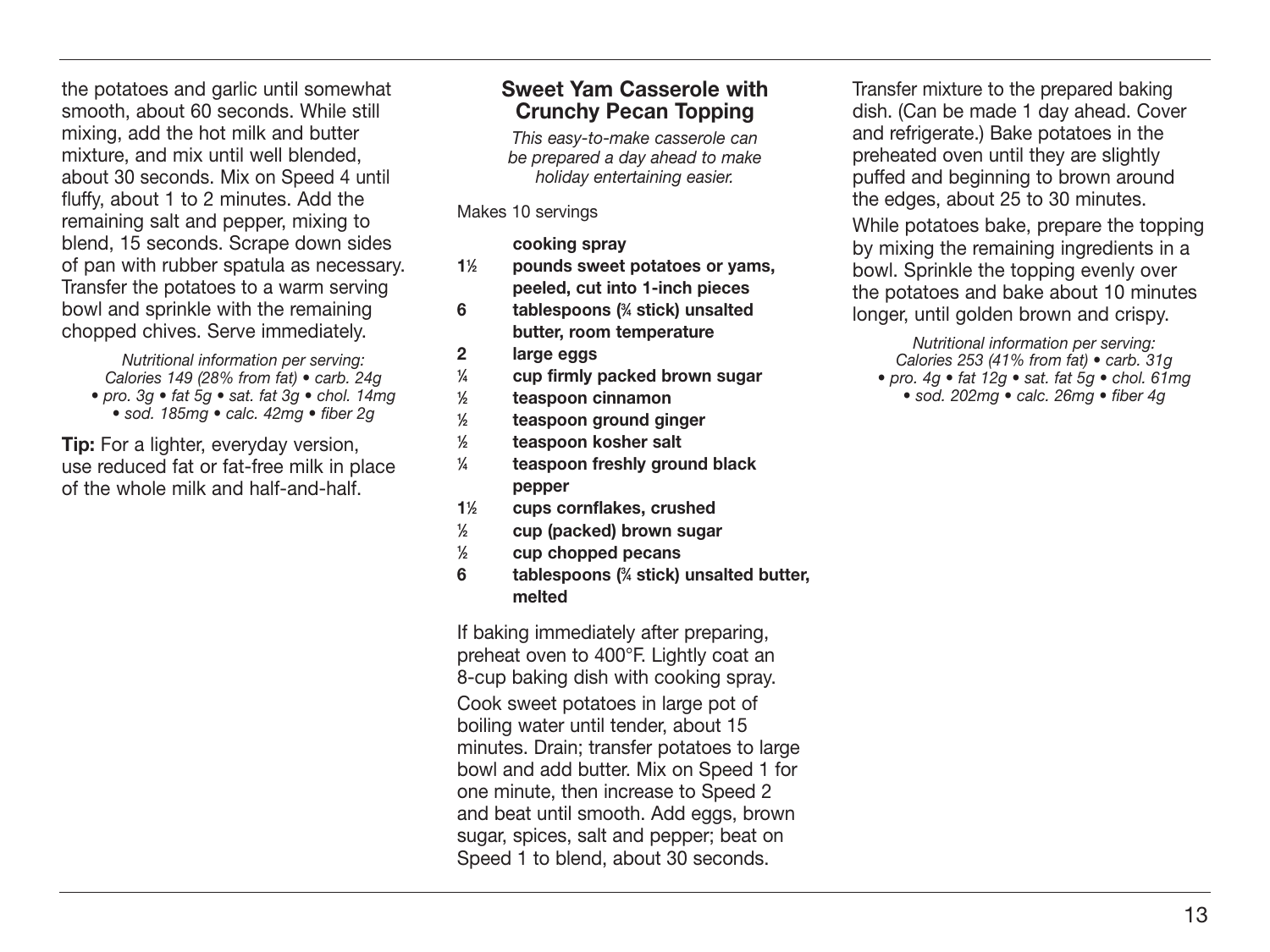#### **Twice-Baked Potatoes with Spinach and Gruyère**

The perfect addition to a baked potato.

Makes 8 servings

- **8 large (about 10 ounces each) baking potatoes, scrubbed**
- **2 teaspoons olive oil**
- **1 cup evaporated fat-free milk**
- **4 tablespoons unsalted butter, at room temperature, cut in 4 pieces**
- **2 packages (10 ounces each) frozen chopped spinach, thawed and squeezed very dry**
- **6 ounces Gruyère cheese, shredded (do not use processed Gruyère)**
- **6 green onions, finely chopped (include some of the green)**
- **3 ⁄4 teaspoon kosher salt**
- **1 ⁄2 teaspoon freshly ground white or black pepper**

Preheat the oven to 400°F. Pierce each potato several times with a fork or knife tip; rub each potato with 1 ⁄4 teaspoon of the olive oil. Bake the potatoes in the preheated oven until fork-tender, about 1 hour. When cool enough to handle, cut off the top third of each potato and scoop out the flesh, leaving a 1 ⁄4-inch shell. Place potato flesh in large mixing bowl and reserve potato shells.

Add milk and butter to potatoes. Mix on Speed 1 for 1 minute until mashed; mix on Speed 3 for one minute longer. Add spinach, cheese, green onions, salt, and pepper. Mix on Speed 2 until well blended.

Fill the reserved potato shells with the potato-spinach mixture. Potatoes may be made ahead to this point, covered and refrigerated until ready to bake.

Preheat oven to 375°F. Arrange the potatoes on a jelly-roll type pan that has been lined with parchment. Bake uncovered until potatoes are hot and tops are golden brown, about 25 to 30 minutes (add 5 to 10 minutes for cold potatoes). Serve hot.

Nutritional information per potato: Calories 418 (30% from fat) • carb. 58g • pro. 17g • fat 14g • sat. fat 8g • chol. 40mg • sod. 305mg • calc. 417mg • fiber 7g

### **Cuisinart® Power Advantage™ 5-Speed Hand Mixer**

## **WARRANTY**

### **LIMITED THREE-YEAR WARRANTY**

This warranty is available to consumers only. You are a consumer if you own a Cuisinart<sup>®</sup> Power Advantage™ 5-Speed Hand Mixer that was purchased at retail for personal, family or household use. Except as otherwise required under applicable law, this warranty is not available to retailers or other commercial purchasers or owners.

We warrant that your Cuisinart<sup>®</sup> Power Advantage™ 5-Speed Hand Mixer will be free of defects in materials and workmanship under normal home use for 3 years from the date of original purchase.

We suggest you complete and return the enclosed product registration card promptly to facilitate verification of the date of original purchase. However, return of the product registration card does not eliminate the need for the consumer to maintain the original proof of purchase in order to obtain the warranty benefits. In the event that you do not have proof of purchase date, the purchase date for purposes of this warranty will be the date of manufacture.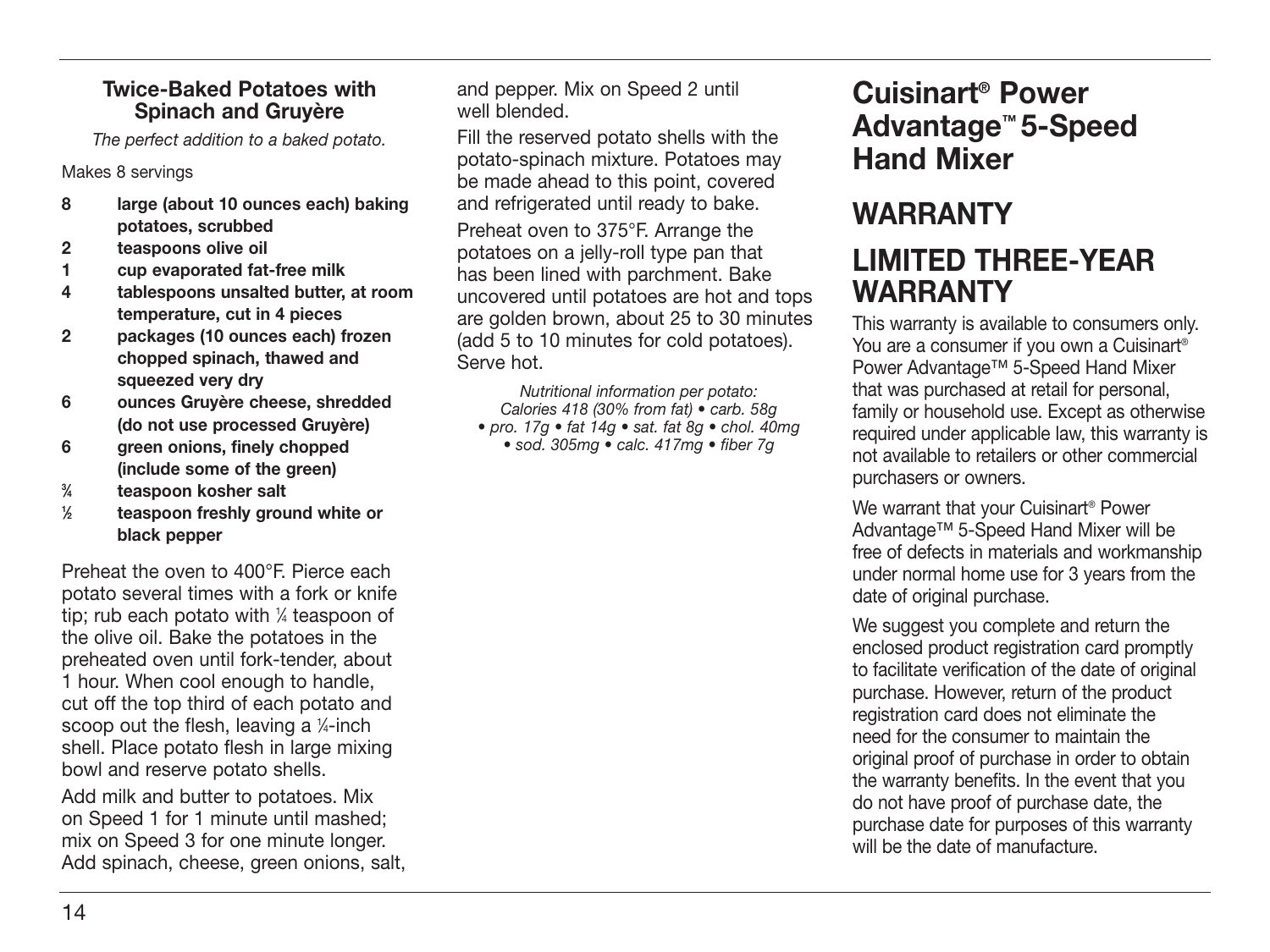If your Cuisinart® Power Advantage™ 5-Speed Hand Mixer should prove to be defective within the warranty period, we will repair it, or if we think necessary, replace it. To obtain warranty service, simply call our toll-free number 1-800-726-0190 for additional information from our Customer Service Representatives, or send the defective product to Customer Service at Cuisinart, 150 Milford Road, East Windsor, NJ 08520.

To facilitate the speed and accuracy of your return, please enclose \$10.00 for shipping and handling of the product.

Please pay by check or money order (California residents need only supply proof of purchase and should call 1-800-726-0190 for shipping instructions).

NOTE: For added protection and secure handling of any Cuisinart® product that is being returned, we recommend you use a traceable, insured delivery service. Cuisinart cannot be held responsible for in-transit damage or for packages that are not delivered to us. Lost and/or damaged products are not covered under warranty. Please be sure to include your return address, daytime phone number, description of the product defect, product model number (located on bottom of product), original date of purchase, and any other information pertinent to the product's return.

Your Cuisinart® Power Advantage™ 5-Speed Hand Mixer has been manufactured to the strictest specifications and has been

designed for use with the authorized accessories and replacement parts.

This warranty expressly excludes any defects or damages caused by accessories, replacement parts, or repair service other than those that have been authorized by Cuisinart.

This warranty does not cover any damage caused by accident, misuse, shipment or other ordinary household use.

This warranty excludes all incidental or consequential damages. Some states do not allow the exclusion or limitation of these damages, so they may not apply to you.

CALIFORNIA RESIDENTS ONLY:

California law provides that for In-Warranty Service, California residents have the option of returning a nonconforming product (A) to the store where it was purchased or (B) to another retail store which sells Cuisinart products of the same type.

The retail store shall then, at its discretion, either repair the product, refer the consumer to an independent repair facility, replace the product, or refund the purchase price less the amount directly attributable to the consumer's prior usage of the product. If the above two options do not result in the appropriate relief to the consumer, the consumer may then take the product to an independent repair facility if service or repair can be economically accomplished. Cuisinart and not the consumer will be responsible for the reasonable cost of such service, repair,

replacement, or refund for nonconforming products under warranty.

California residents may also, according to their preference, return nonconforming products directly to Cuisinart for repair, or if necessary, replacement, by calling our Consumer Service Center toll-free at 1-800-726-0190.

Cuisinart will be responsible for the cost of the repair, replacement, and shipping and handling for such products under warranty.

#### **BEFORE RETURNING YOUR CUISINART® PRODUCT**

If you are experiencing problems with your Cuisinart® product, we suggest that you call our Cuisinart® Service Center at 1-800-726-0190 before returning the product serviced. If servicing is needed, a Representative can confirm whether the product is under warranty and direct you to the nearest service location.

**Important:** If the nonconforming product is to be serviced by someone other than Cuisinart's Authorized Service Center, please remind the servicer to call our Consumer Service Center at 1-800-726-0190 to ensure that the problem is properly diagnosed, the product is serviced with the correct parts, and the product is still under warranty.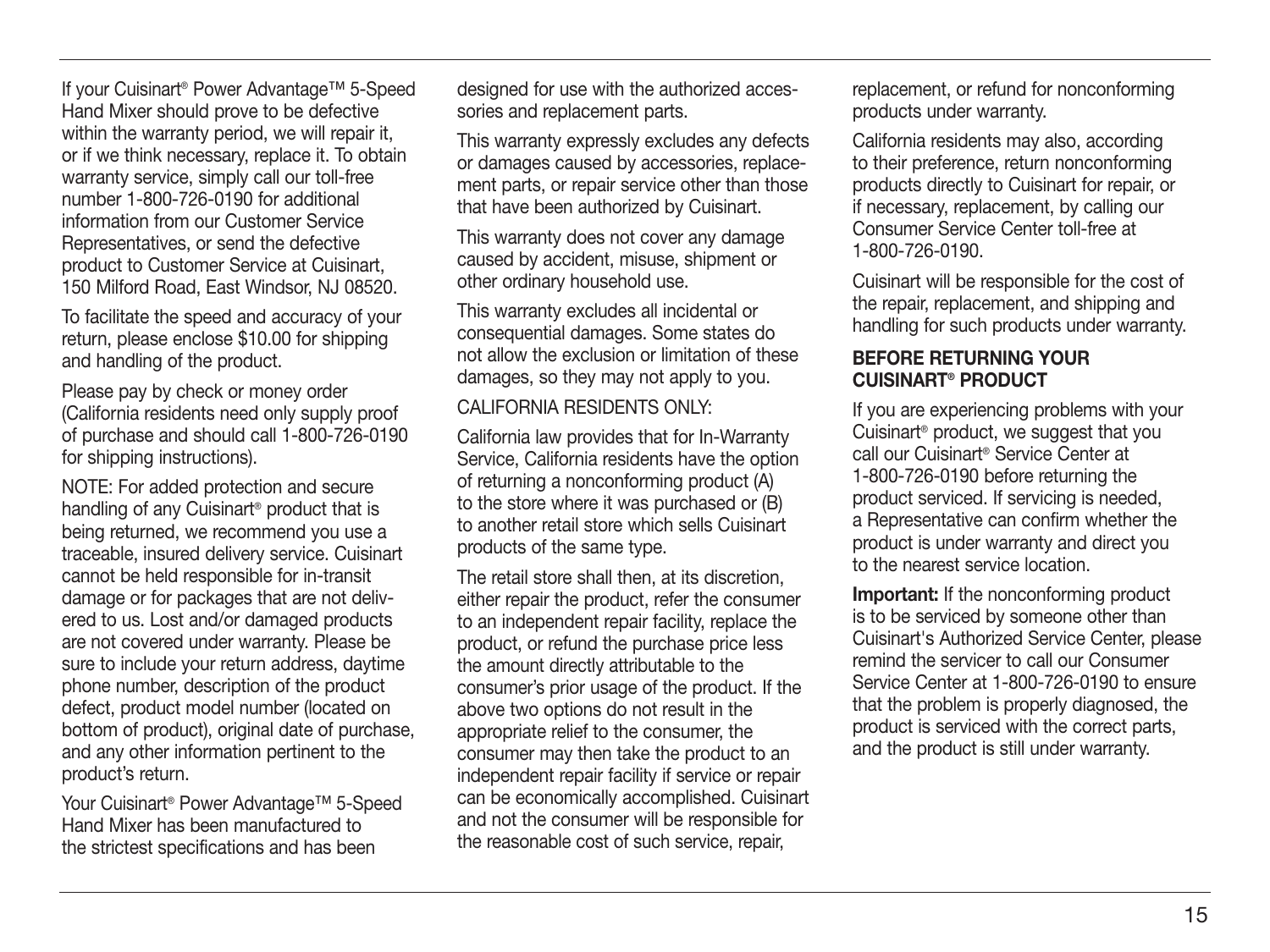



Cuisinart offers an extensive assortment of top quality products to make life in the kitchen easier than ever. Try some of our other countertop appliances and cookware, and Savor the Good Life®.

### **www.cuisinart.com**

©2007 Cuisinart Cuisinart™ is a registered trademark of Cuisinart 150 Milford Road East Windsor, NJ 08520 Printed in China 07CU26343



Any trademarks or service marks of third parties referred to herein are the trademarks or service marks of their respective owners.